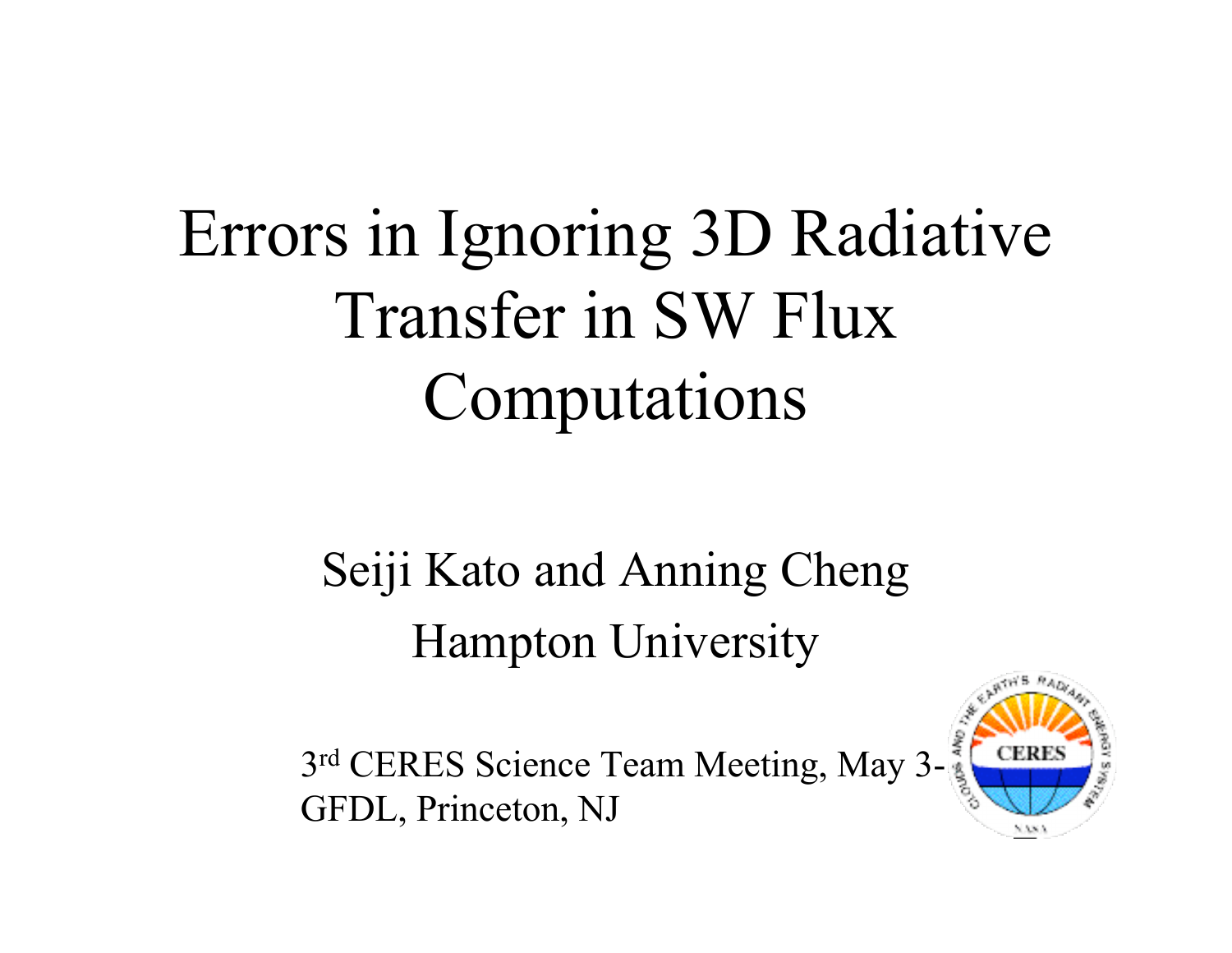#### CERES-untuned Flux comparison, overcast water clouds

CERES SW, Overcast, Water



CERES LW, Overcast, Water

(Untune SW - CERES SW) / CERES SW



(Untune LW - CERES LW) / CERES LW

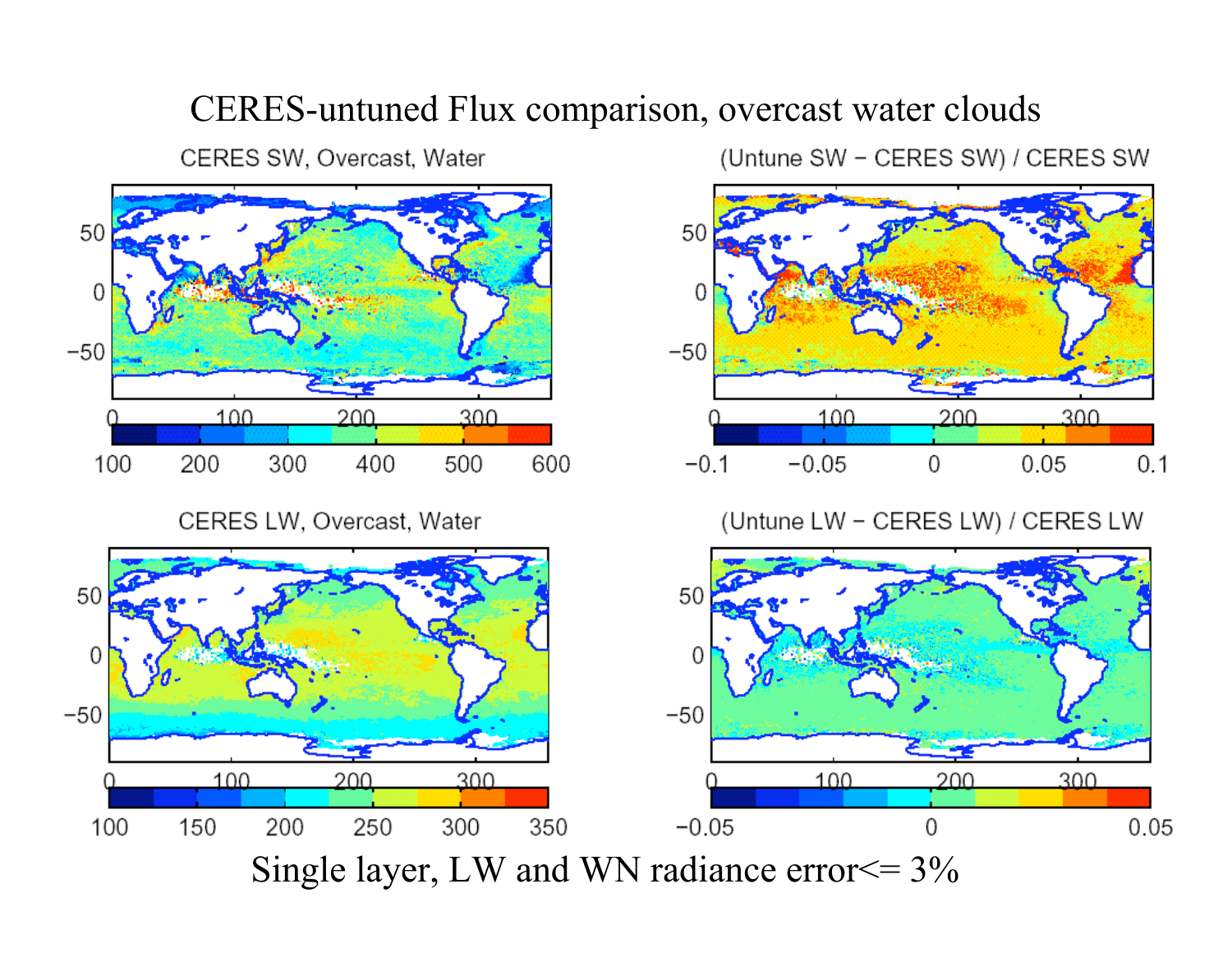### CERES-untuned flux comparison, overcast ice clouds

CERES SW, Overcast, Ice



(Untune SW - CERES SW) / CERES SW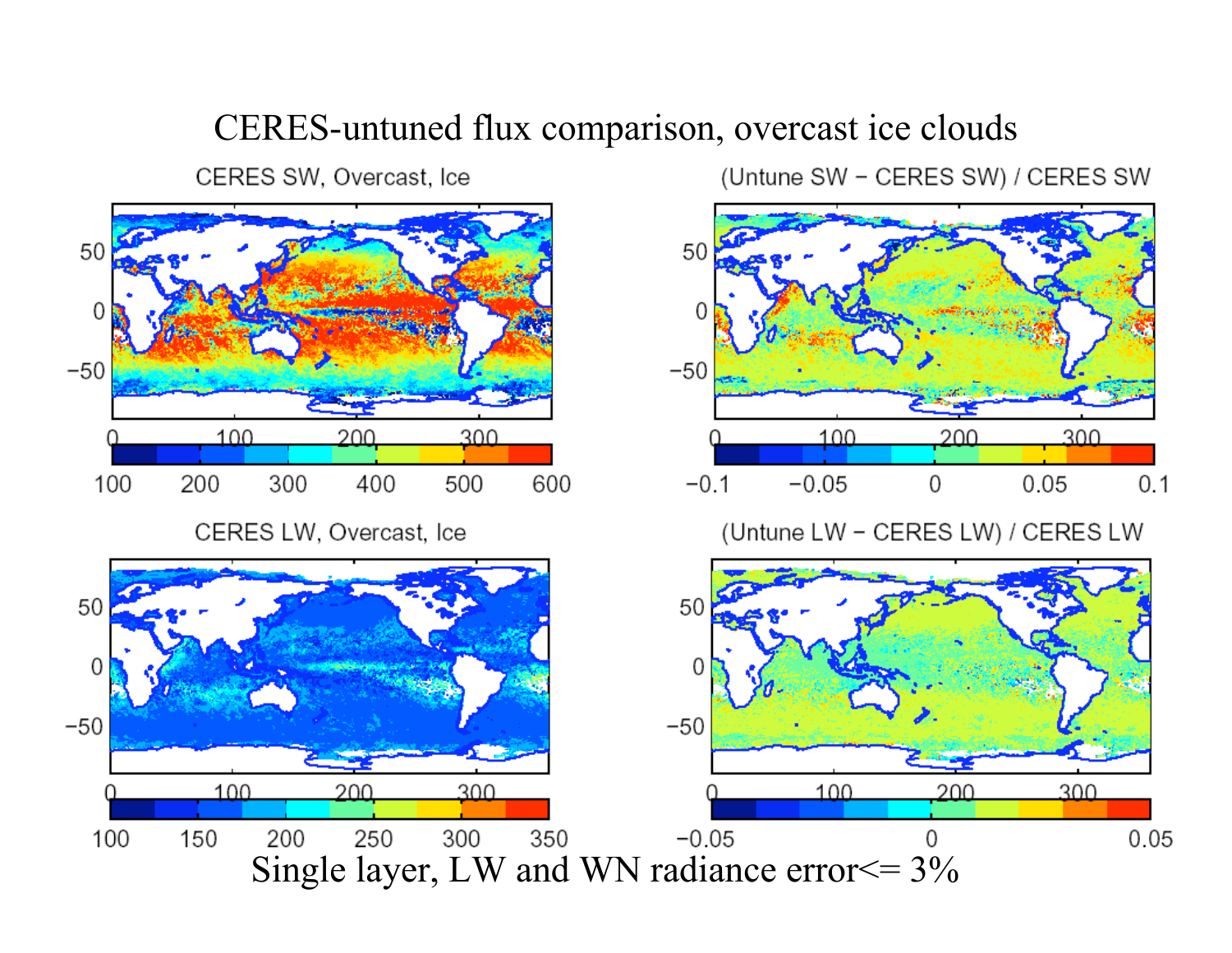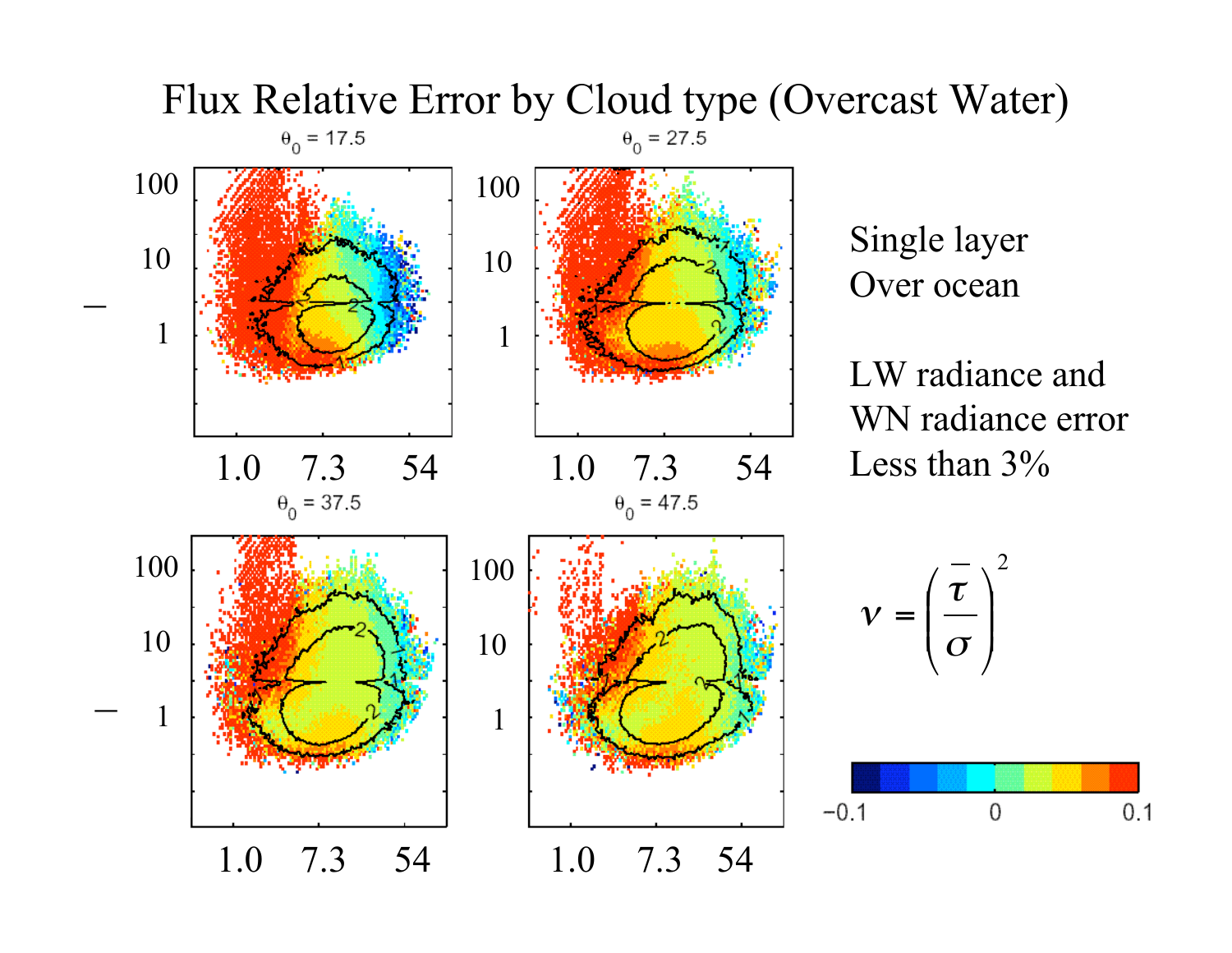### Flux Relative Error by Cloud type (Overcast Ice)  $\theta_0 = 27.5$





### Deep Convective Clouds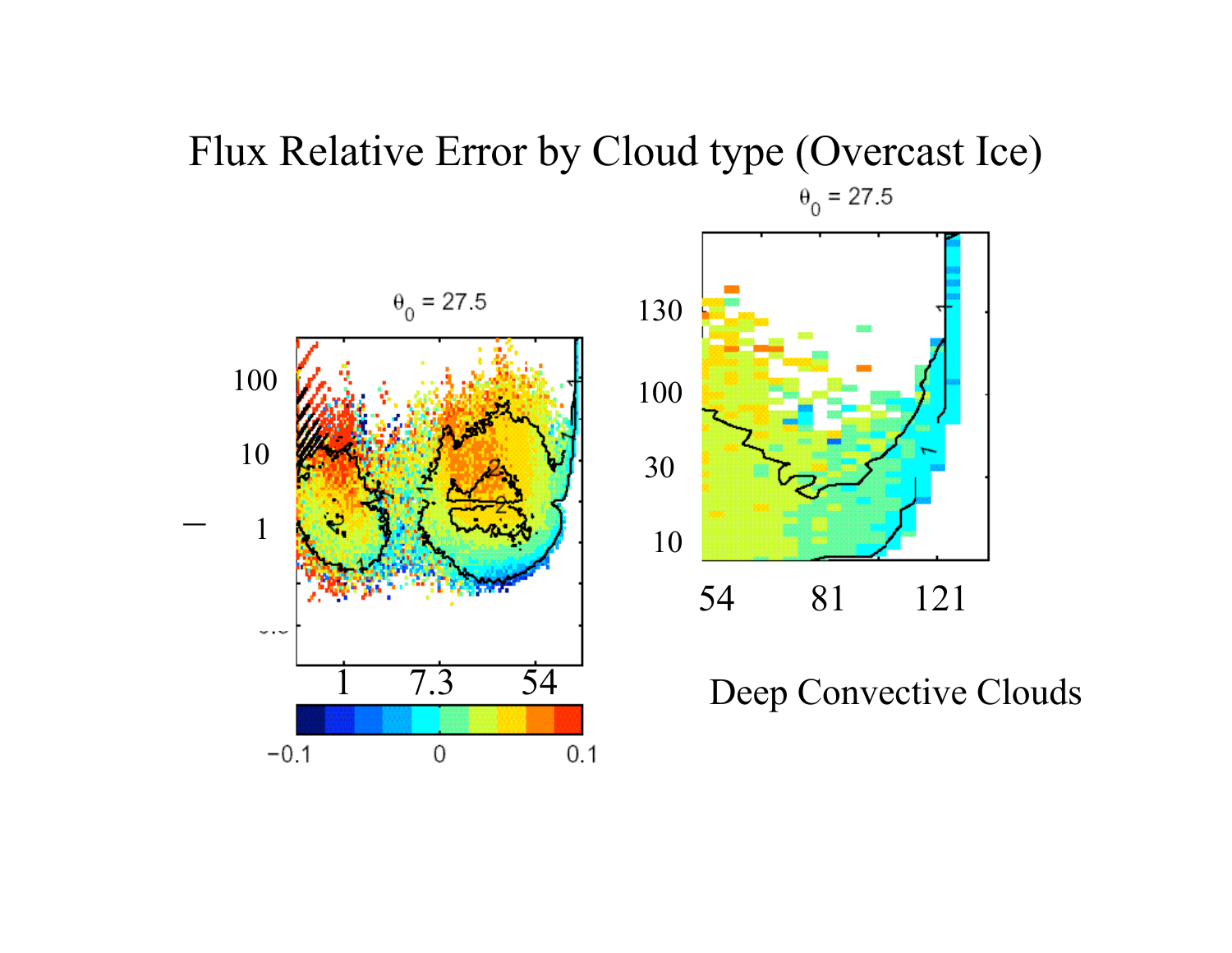## Distinct features of untune - CERES flux difference

- 3% to 5% difference (untuned  $-$  CERES) when clouds are uniform
- The difference is solar zenith angle dependent for thick water clouds.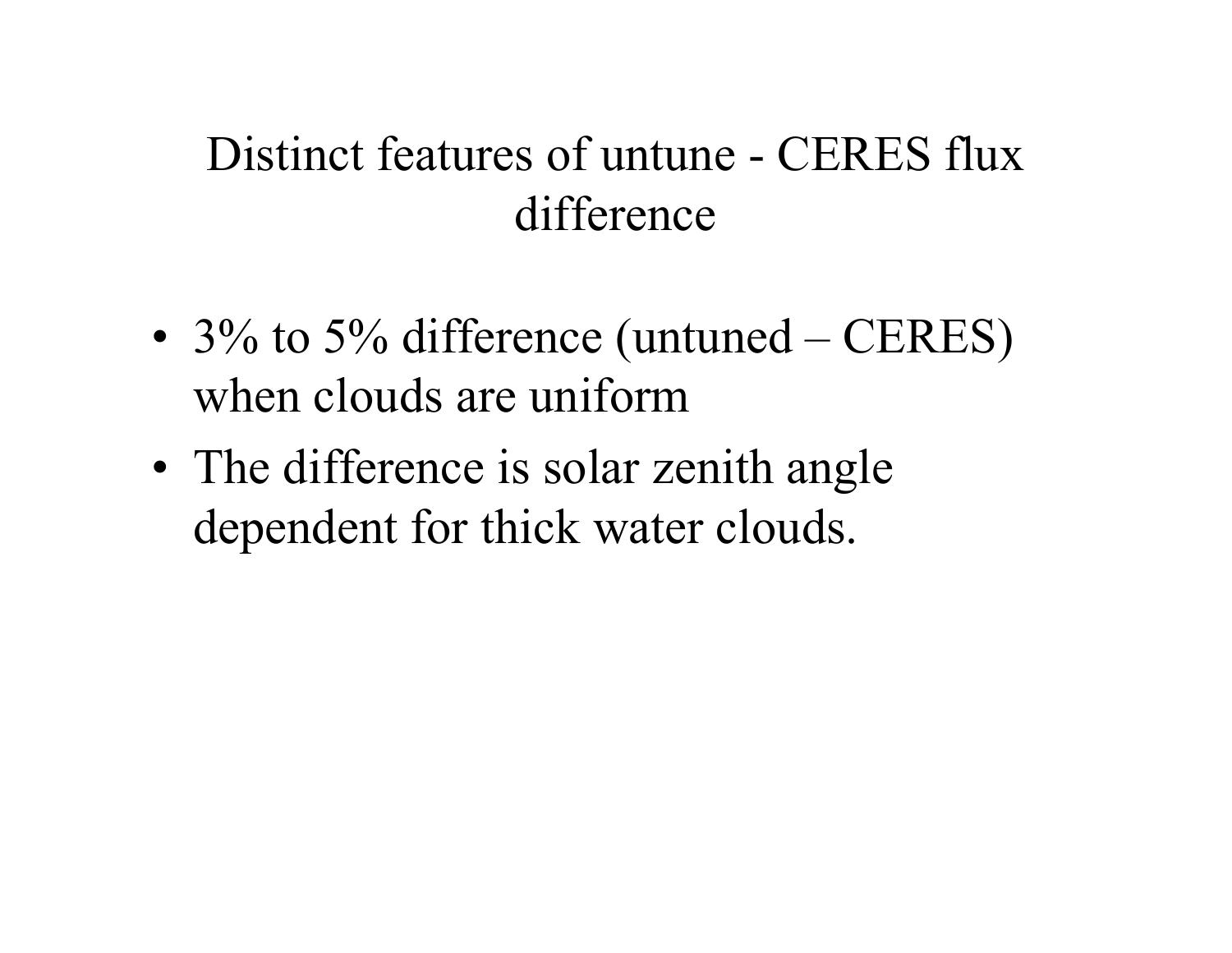## Objective and Method

- Does neglecting horizontal radiative flux in the cloud property retrieval and flux computation cause the difference?
- Use cloud fields generated by LES models and a 3D radative transfer model (SHDOM, Evans 1998) to simulate cloud retrieval processes and flux computations.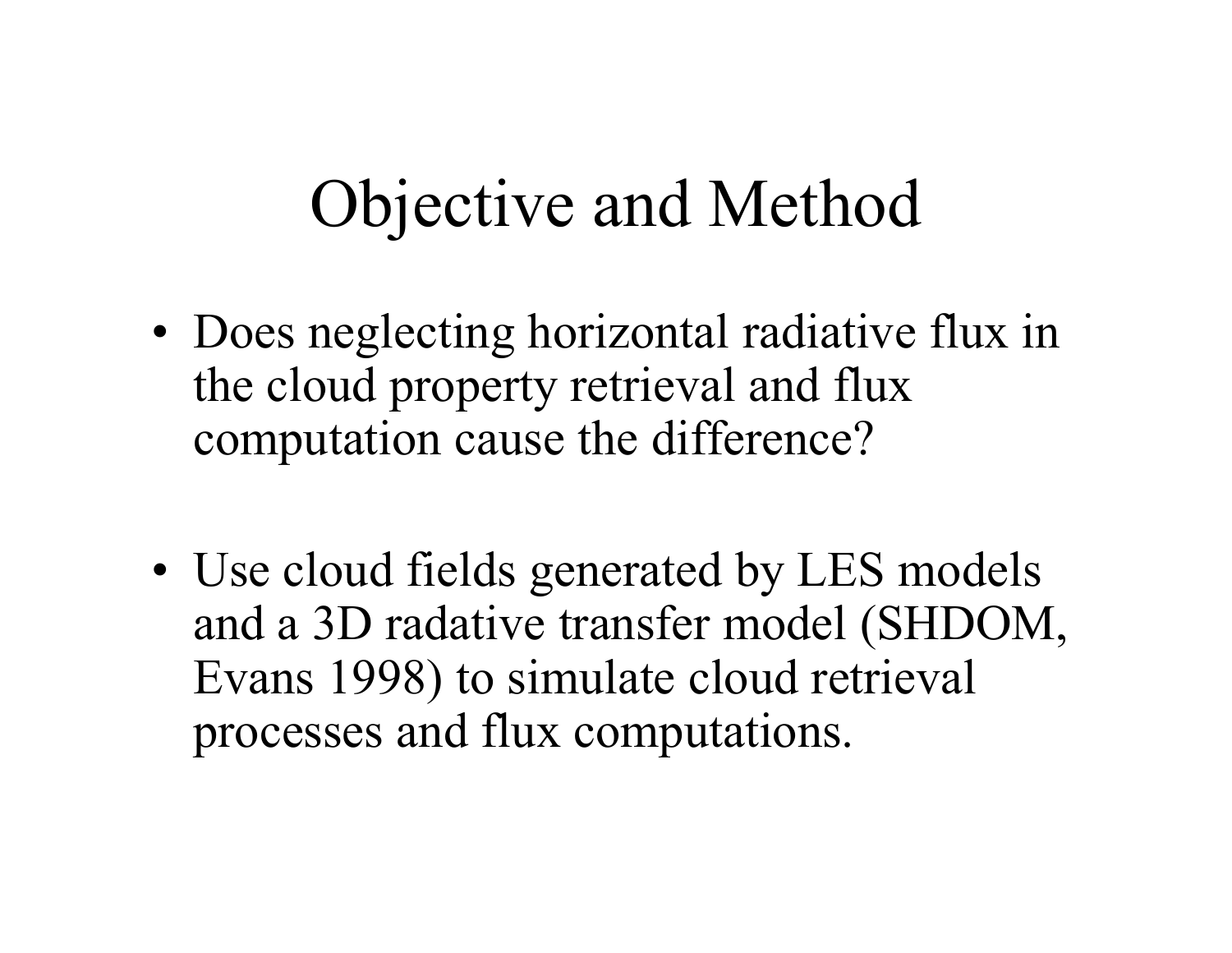### LES model generated cloud fields

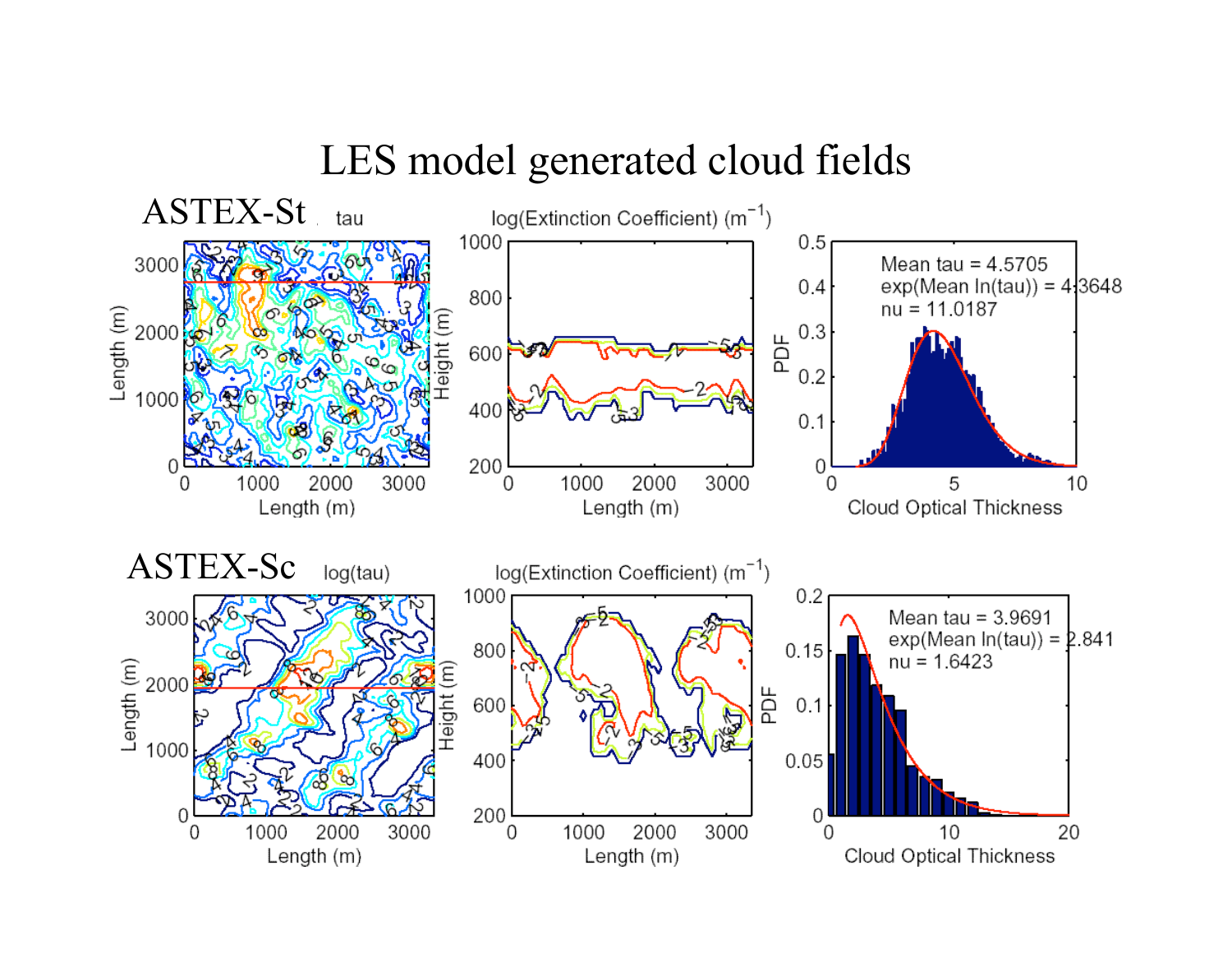### LES model generated cloud fields

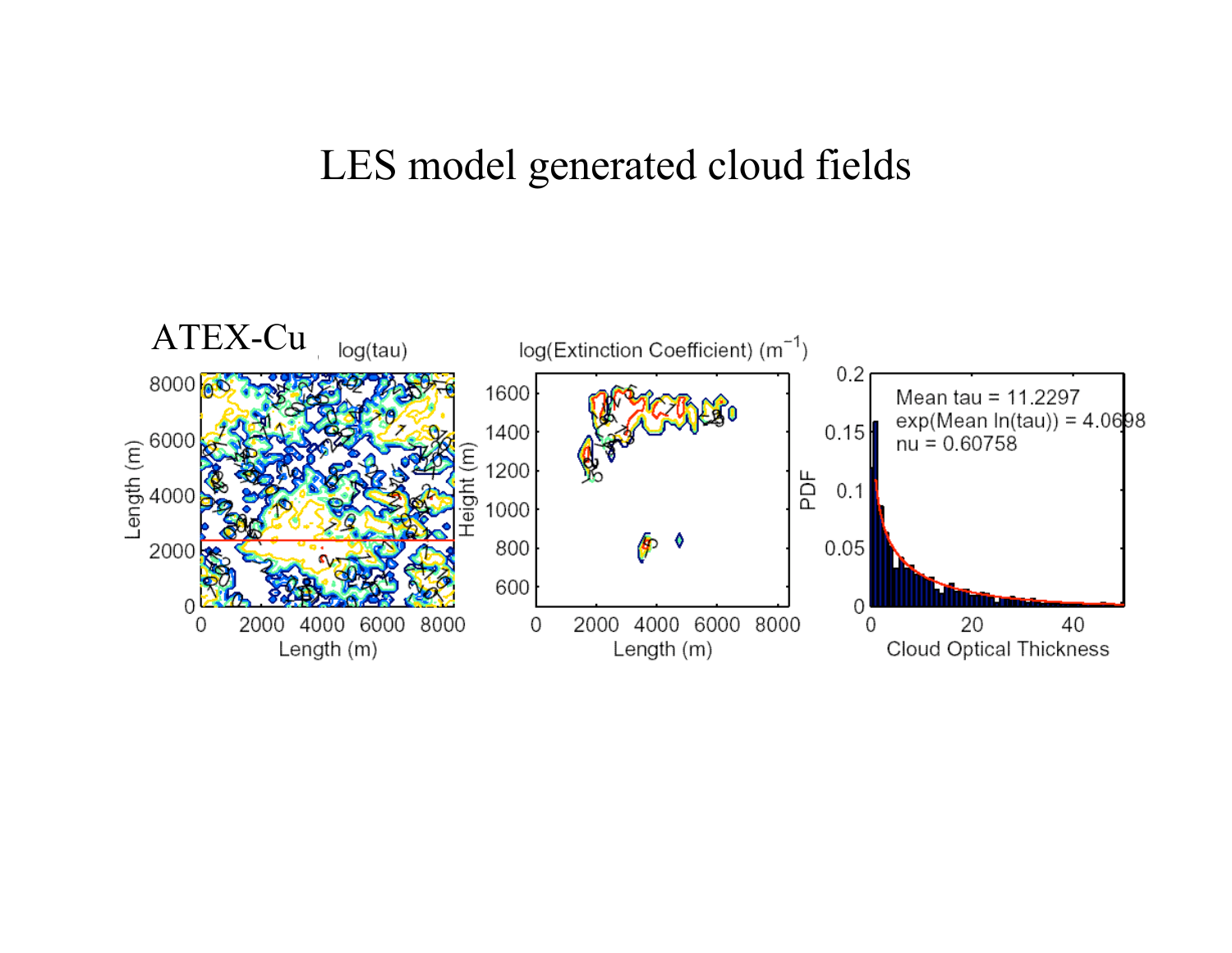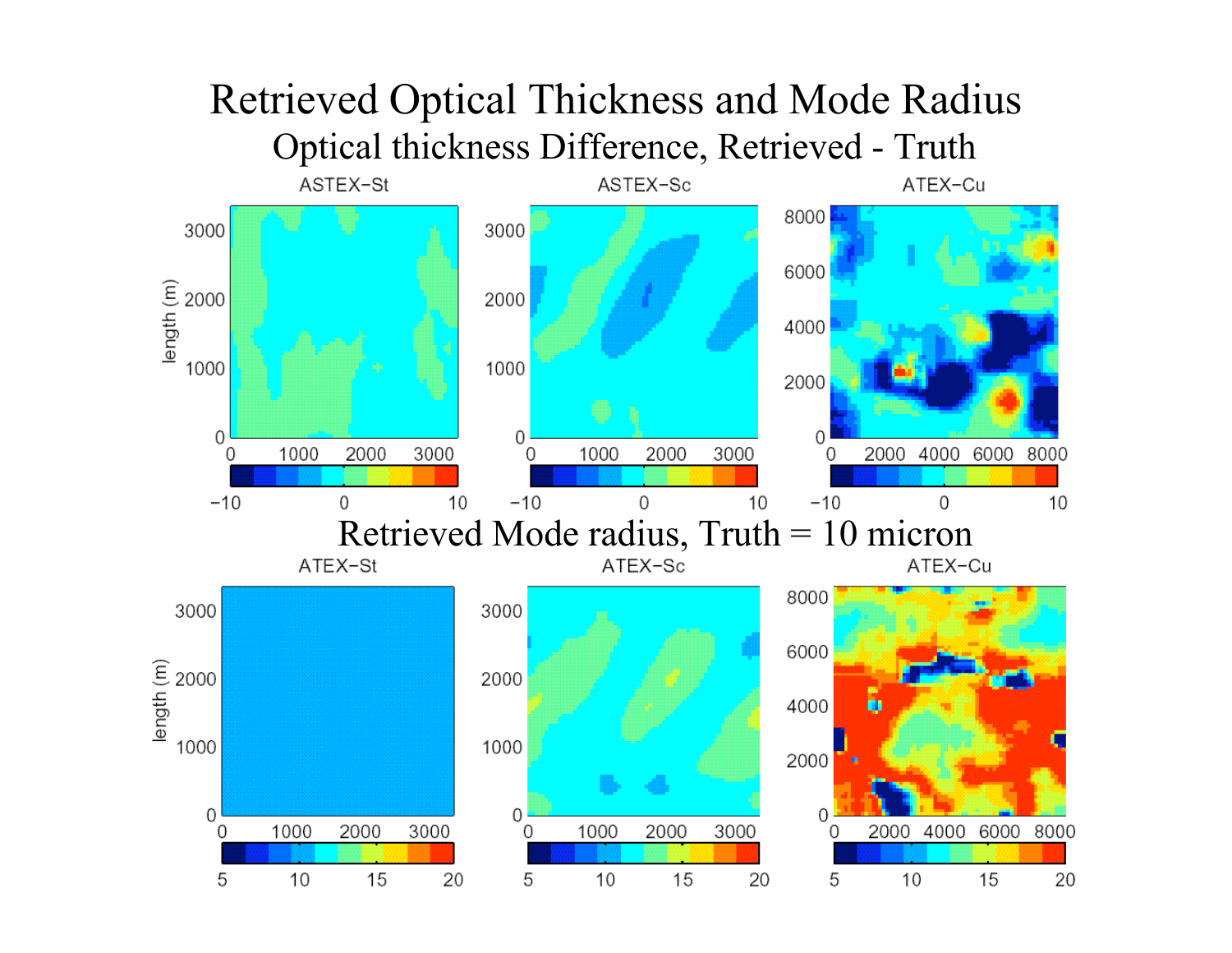## Cloud Properties Retrieved from Nadir View (Solar Zenith Angle  $=$  30/50 degree)

|                              | Optical<br>Thickness  | <b>Shape Factor</b> | <b>Mode Radius</b> | Cloud<br>Fraction |
|------------------------------|-----------------------|---------------------|--------------------|-------------------|
| <b>ASTEX-St</b><br>Truth     | 4.57                  | 11.0                | 10.0               | 1.00              |
| <b>ASTEX-St</b><br>Retrieved | $4.48/4.53$ 62.4/62.1 |                     | 10.2/10.2          | 1.00/1.00         |
| ASTEX-Sc<br>Truth            | 3.75                  | 1.4                 | 10.0               | 0.96              |
| ASTEX-Sc<br>Retrieved        | 3.30/3.29             | 19.2/20.9           | 12.4/12.2          | 1.00/1.00         |
| ATEX-Cu<br>Truth             | 6.29                  | 0.6                 | 10.0               | 0.57              |
| ATEX-Cu<br>Retrieved         | 4.13/4.41             | 0.7/0.8             | 16.2/15.9          | 1.00/1.00         |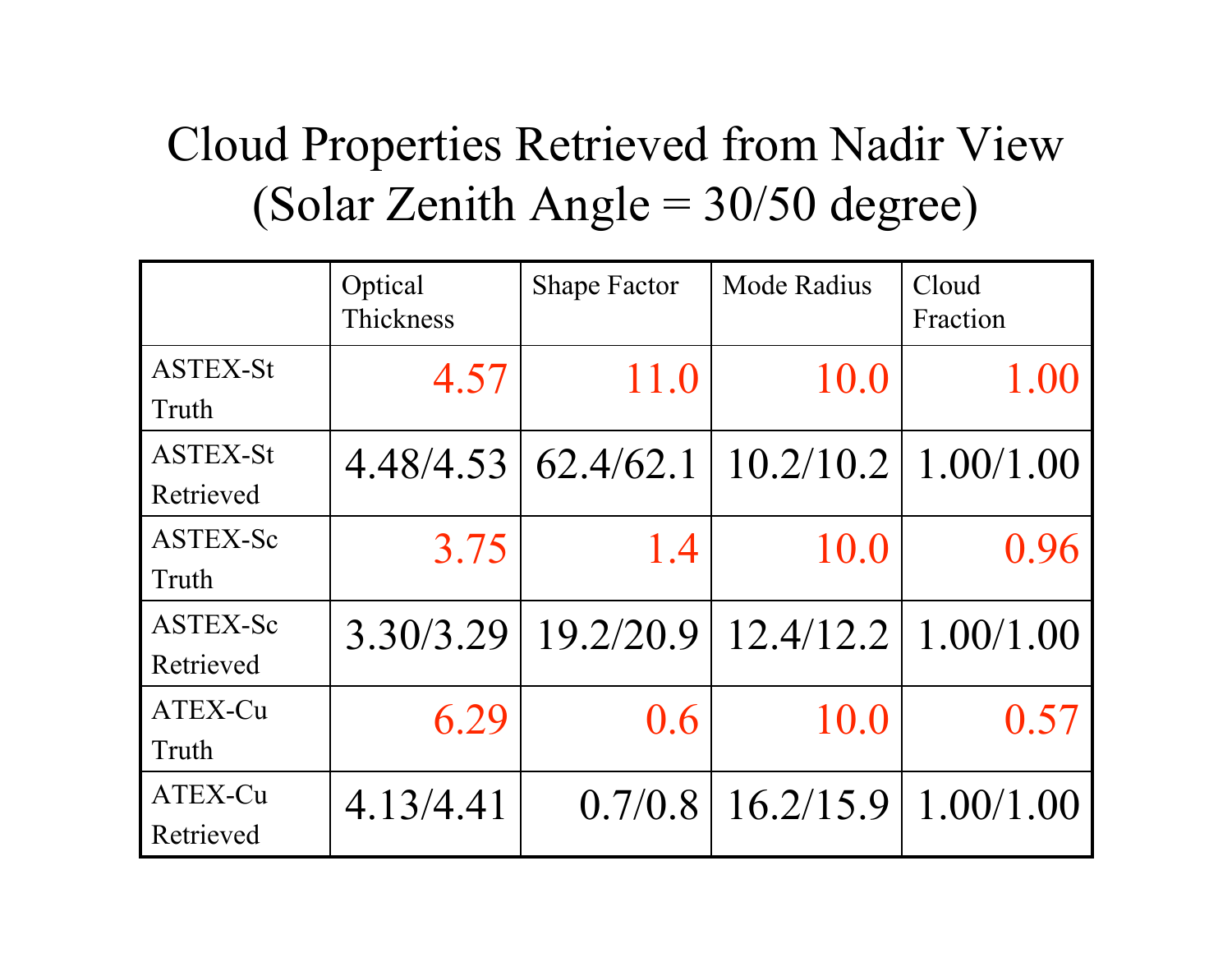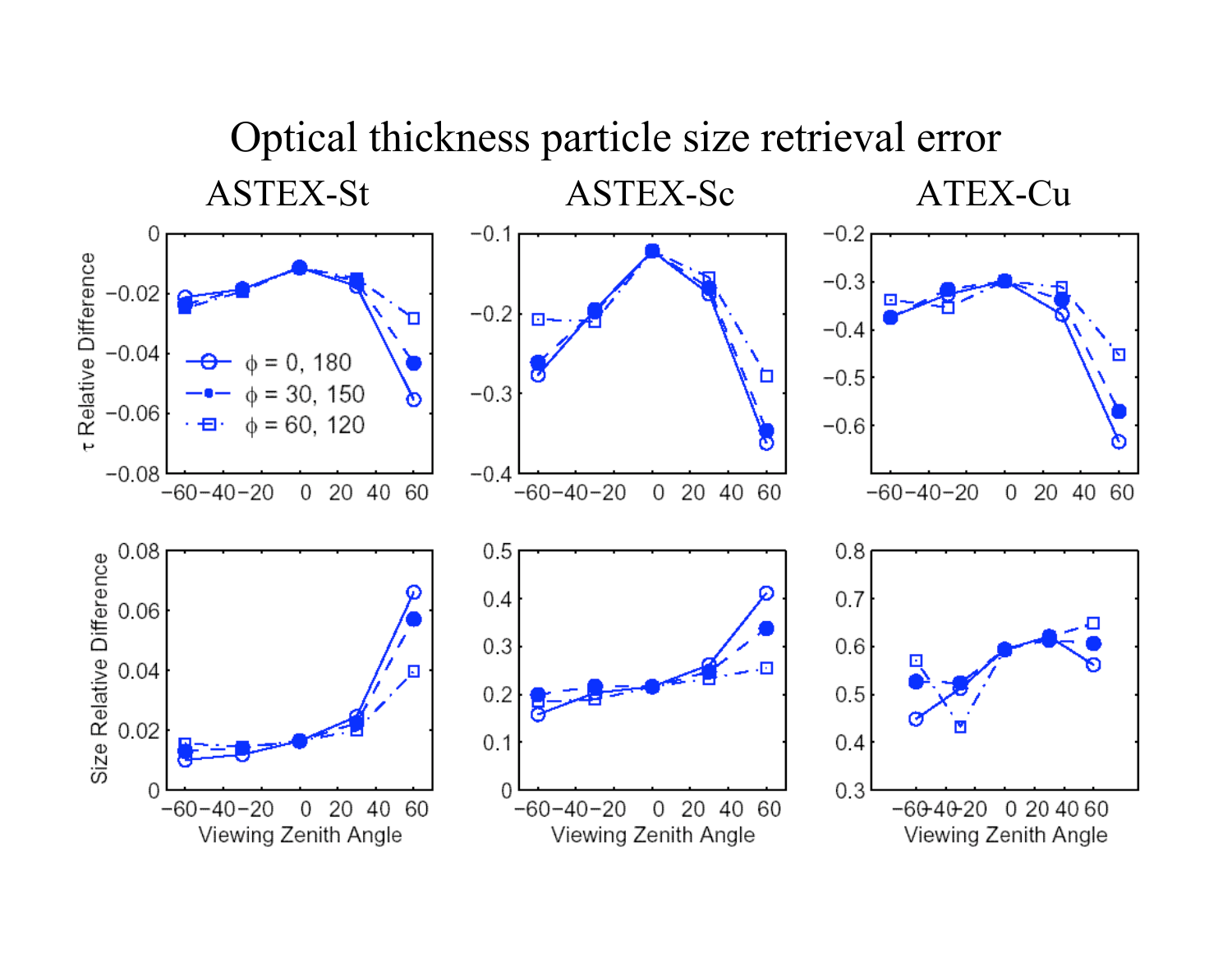## Albedo Error Solar Zenith Angle  $= 50^{\circ}$

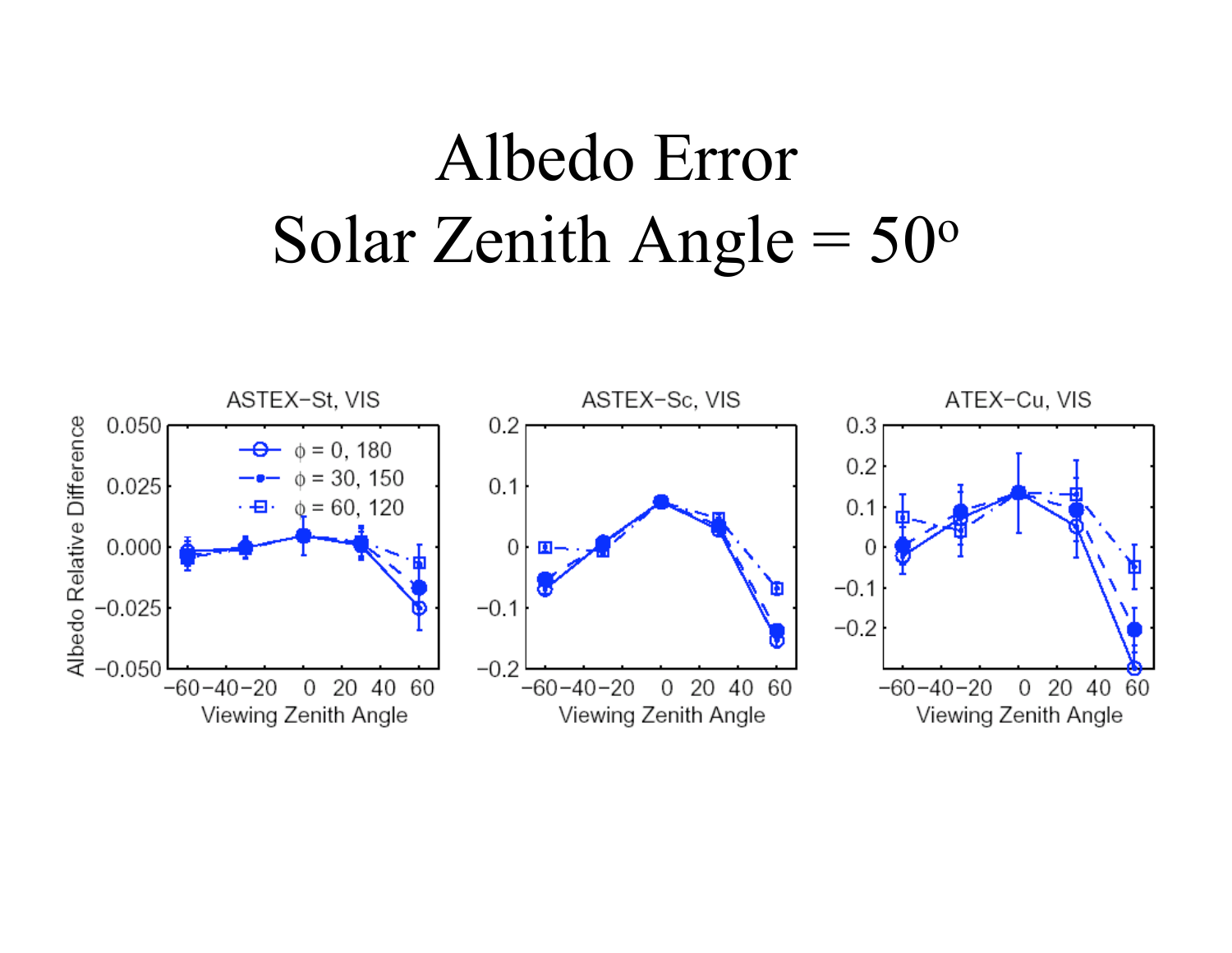## Albedo Error Solar Zenith Angle =  $30^{\circ}$

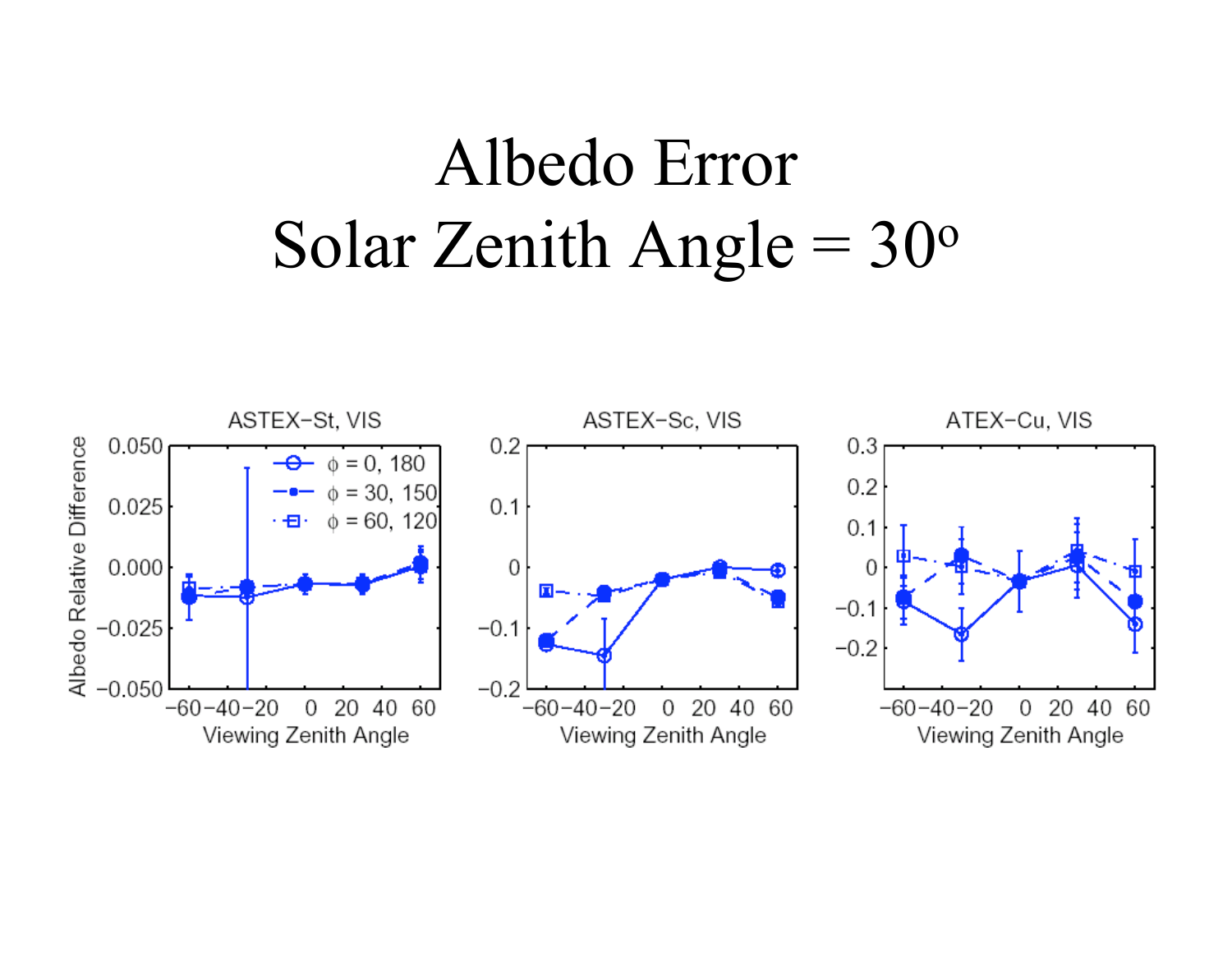## Viewing Zenith Angle PDF

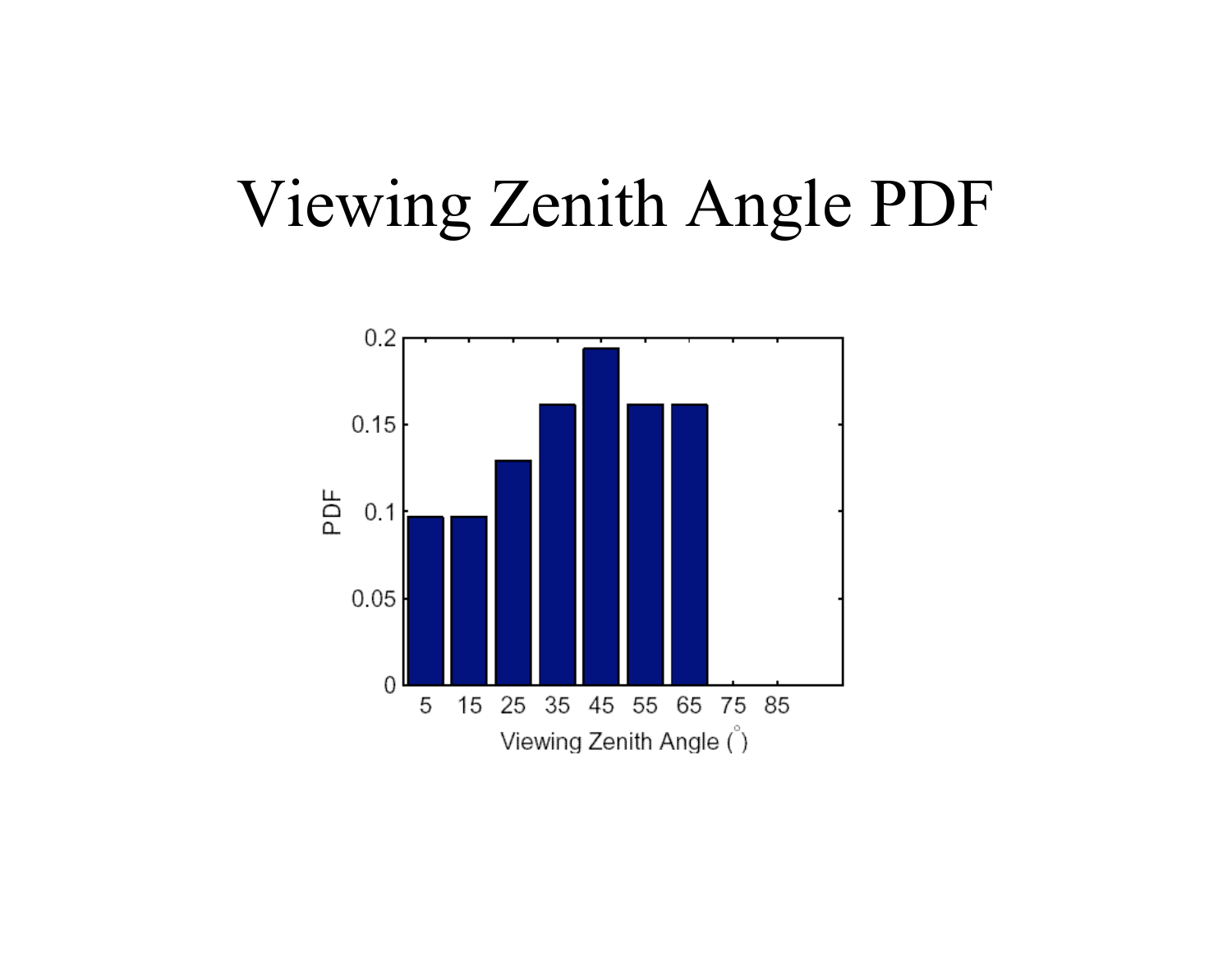### Average Albedo Error

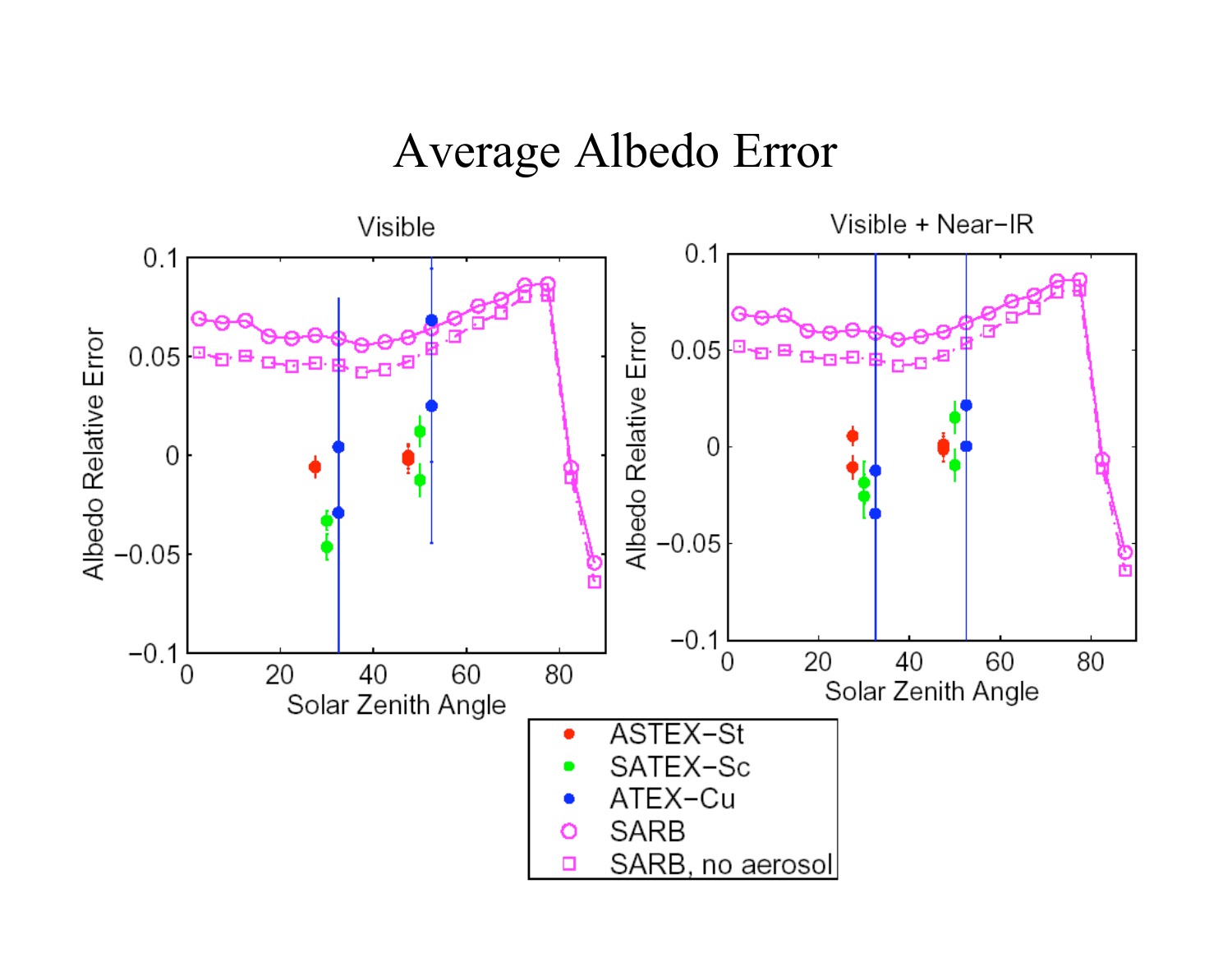## Error by 2-stream approximation



Monte Carlo results provided by E. Clothiaux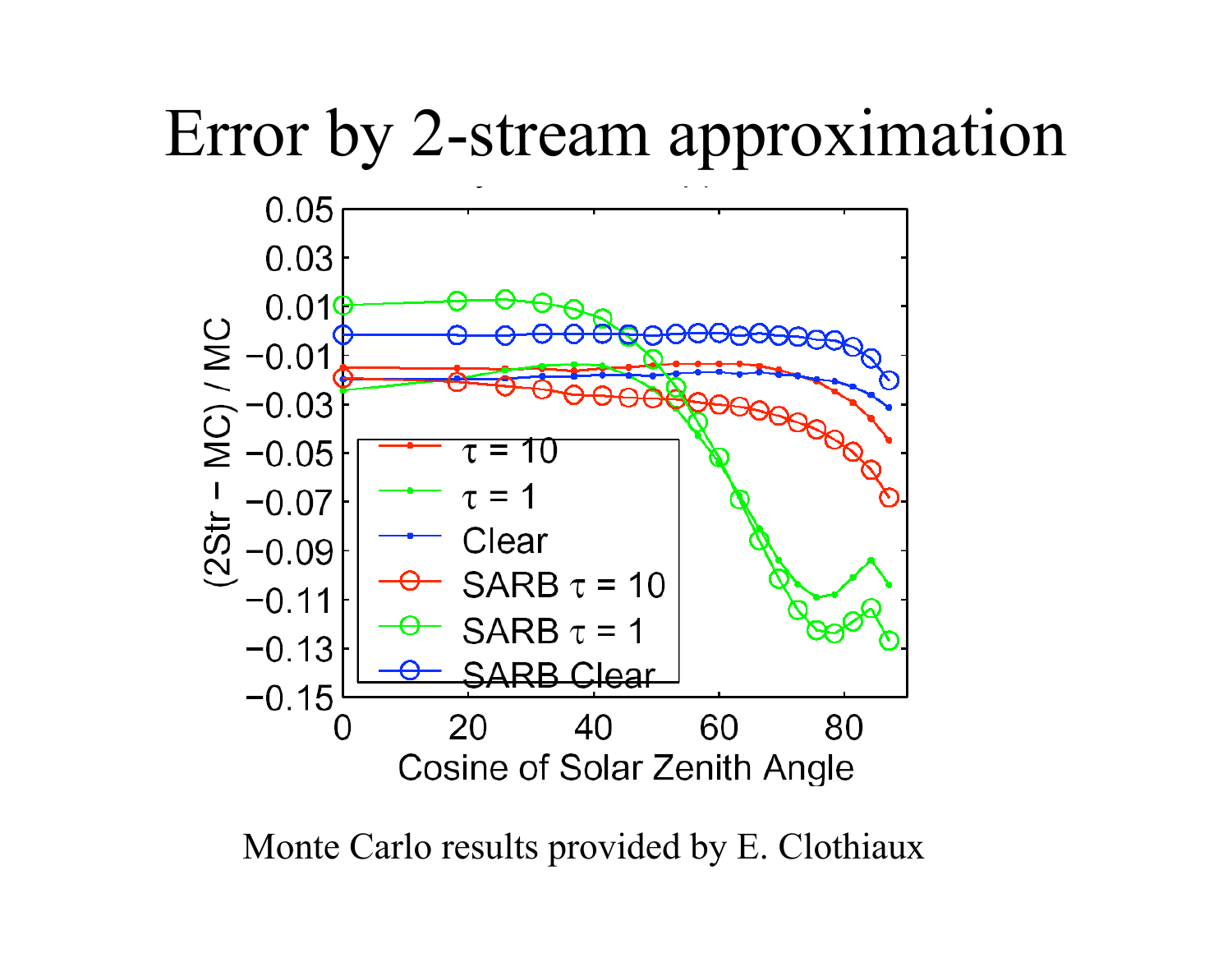# Conclusions

- Retrieved optical thickness tends to be smaller than the true value and the error increases with increasing horizontal inhomogeneity.
- Retrieved particle size tends to be larger than the true value and the error increases with increasing horizontal inhomogeneity.
- When the retrieved optical thickness and particle size from various viewing zenith angles are used for flux computations, the average flux tends to be smaller than the true flux.
- $\cdot$  +5% flux error is unlikely caused by neglecting 3D effects.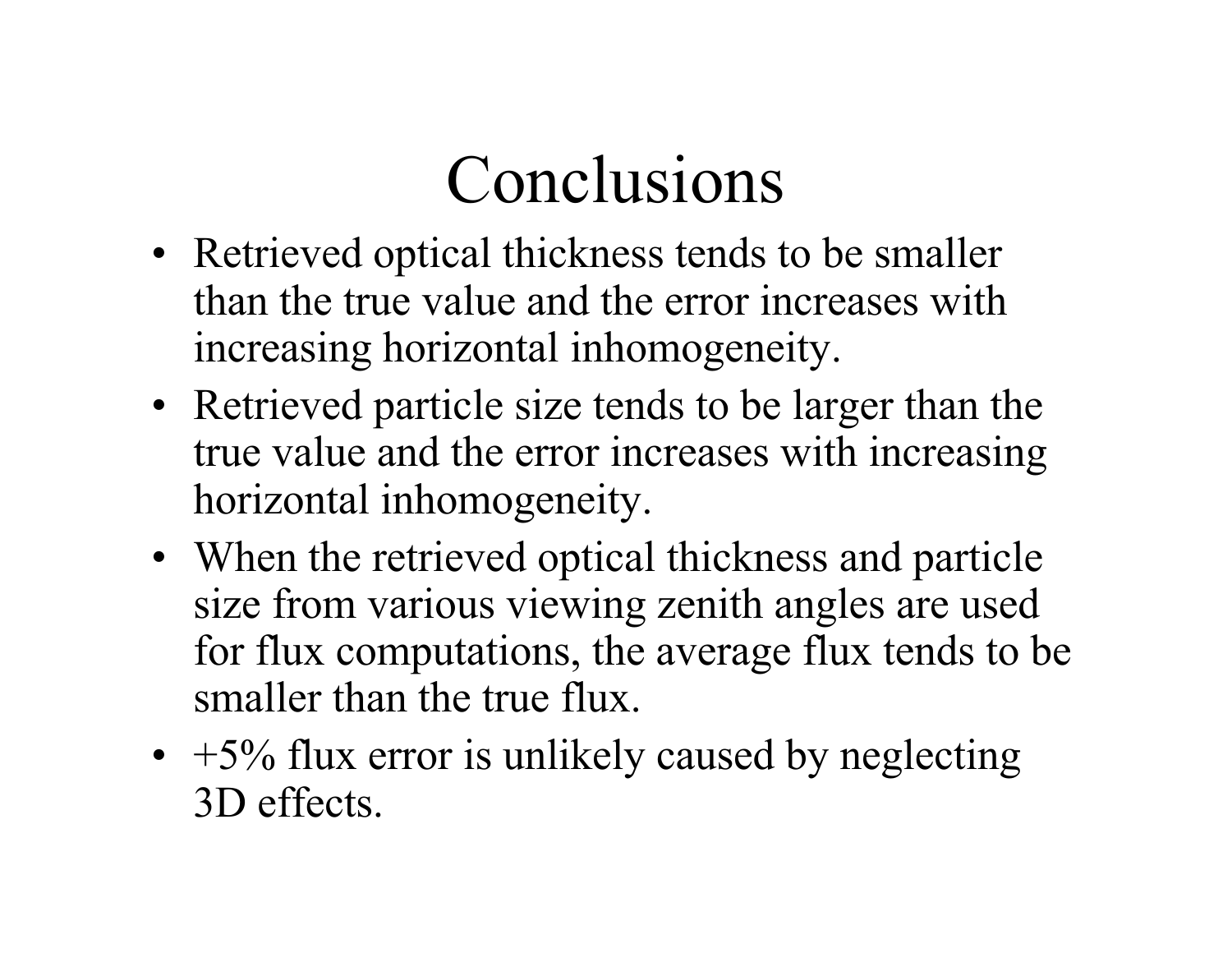### Albedo error averaged over all viewing zenith angles  $($ %) ASTEX-St SATEX-Sc ATEX-Cu

| Relative<br>Azimuth<br>Angle | $30 - 150$ | 60-120  | $30 - 150$ | 60-120  | $30 - 150$ | 60-120  |
|------------------------------|------------|---------|------------|---------|------------|---------|
| $Solz=30$<br>Visible         | $-0.06$    | $-0.06$ | $-4.65$    | $-3.33$ | $-2.93$    | 0.40    |
| Near IR                      | $-0.48$    | $-0.37$ | $-3.98$    | $-2.86$ | $-1.46$    | 1.72    |
| $Solz = 50$<br>Visible       | $-0.25$    | $-0.06$ | $-1.27$    | 1.18    | 2.47       | 6.82    |
| Near IR                      | 0.01       | 0.28    | 0.63       | 1.85    | $-2.41$    | $-2.51$ |